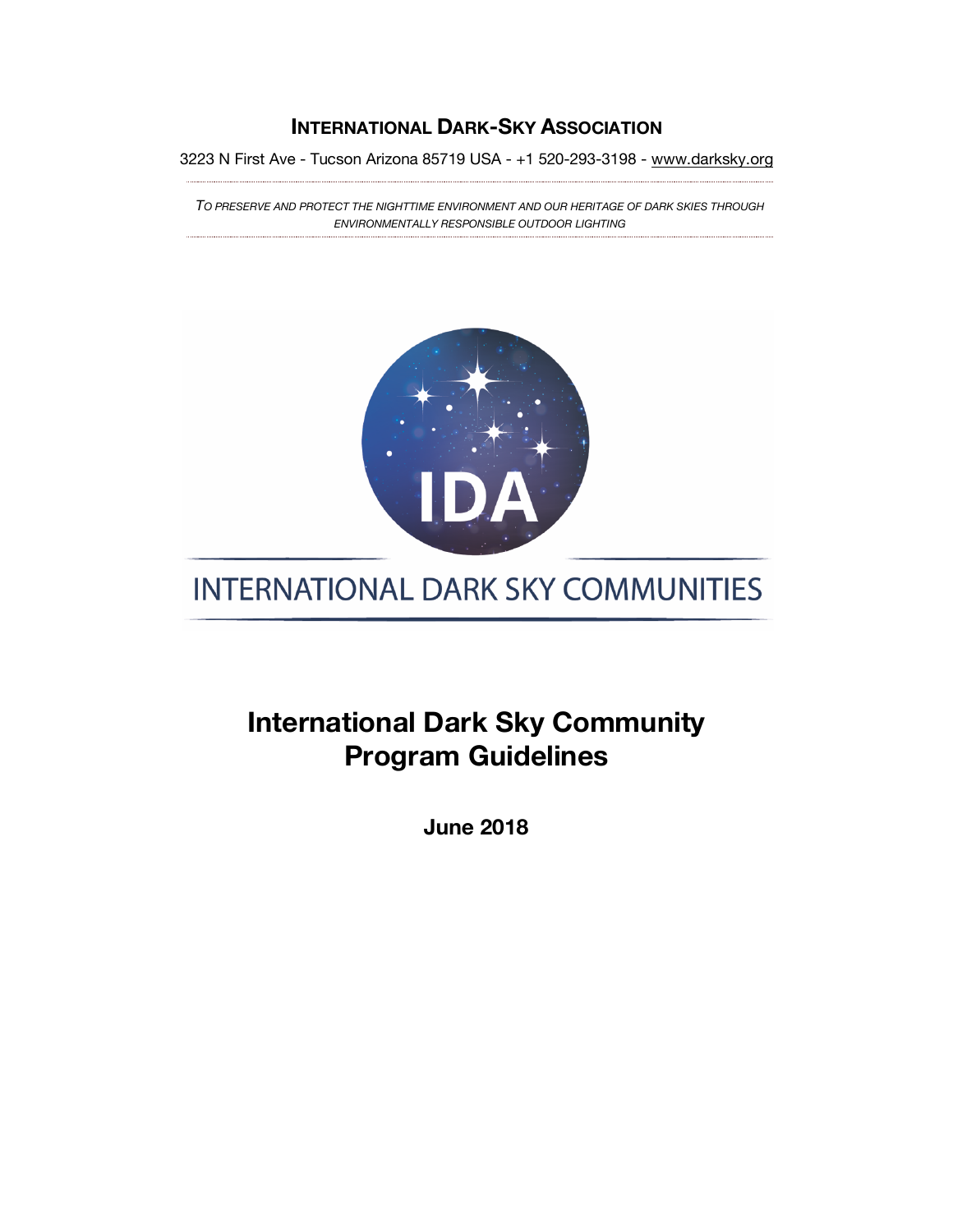# **TABLE OF CONTENTS**

| DEFINITION OF AN INTERNATIONAL DARK SKY COMMUNITY 3 |
|-----------------------------------------------------|
|                                                     |
|                                                     |
|                                                     |
|                                                     |
|                                                     |
|                                                     |
|                                                     |
|                                                     |
|                                                     |
|                                                     |
|                                                     |
|                                                     |
|                                                     |
|                                                     |
|                                                     |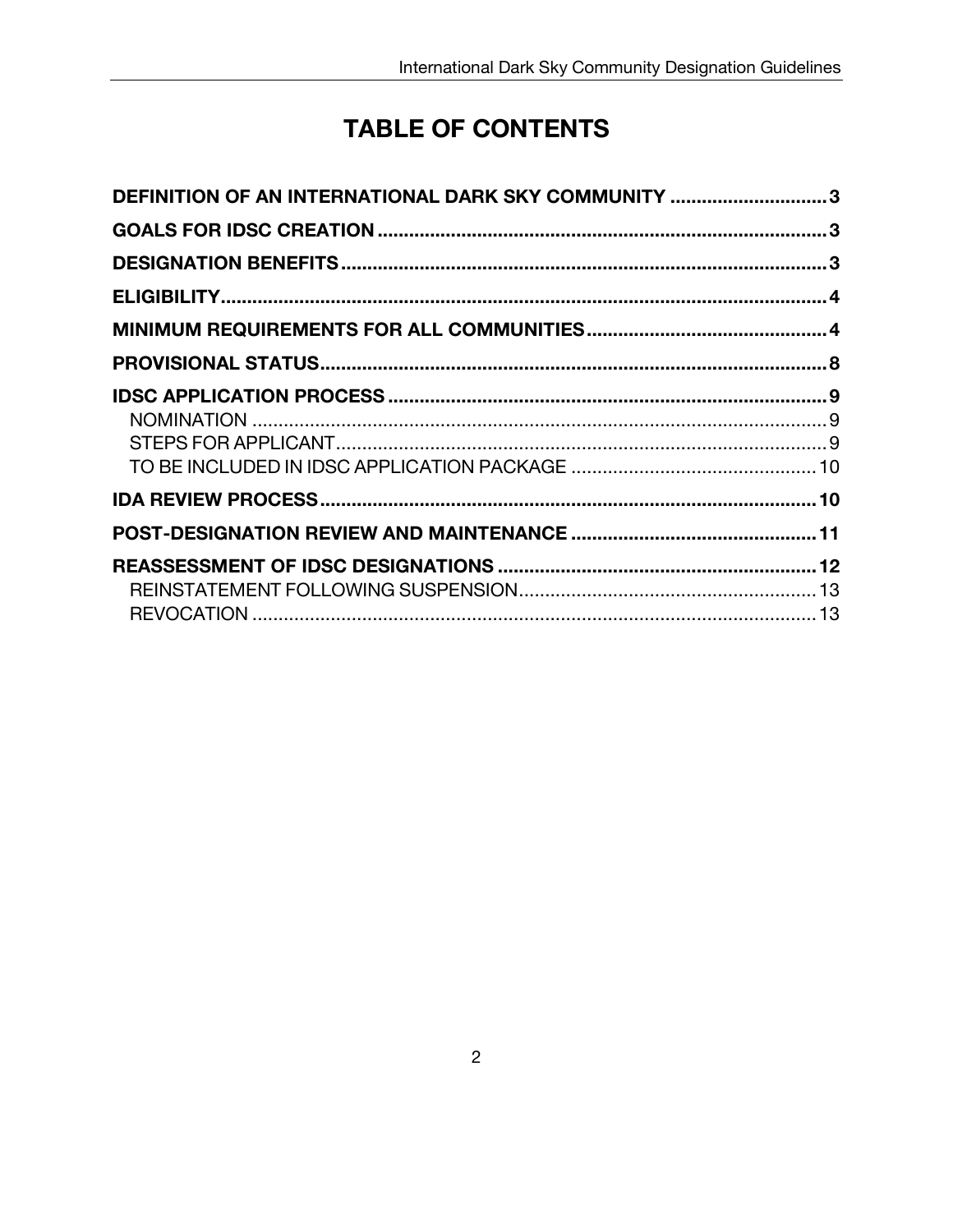#### **DEFINITION OF AN INTERNATIONAL DARK SKY COMMUNITY**

An International Dark Sky Community (IDSC) is town, city, municipality or other similar political entity that has shown exceptional dedication to the preservation of the night sky through the implementation and enforcement of quality lighting policies, dark-sky education, and citizen support of the ideal of dark skies.

## **GOALS FOR IDSC CREATION**

- To identify communities with exceptional commitment to and success in pursuing dark sky preservation and restoration, and their promotion of quality outdoor lighting
- To promote improved outdoor nighttime quality of life for residents and visitors
- To support protection of human health, nocturnal habitats, public enjoyment of the night sky and its heritage, and/or areas ideal for professional and amateur astronomy
- To provide local, national, and international recognition for such communities
- To promote the ideals of the International Dark-Sky Association (IDA) by encouraging communities to identify dark skies as a valuable community asset and aspiration

#### **DESIGNATION BENEFITS**

Achieving this designation brings recognition of the efforts made by the Community government, residents, and public and private organizations to protect the night sky and the nocturnal environment dependent on it. The IDSC designation enhances awareness of dark-sky matters on the part of Community residents and visitors.

Designation as an IDSC entitles the Community to display the International Dark Sky Community logo in official publications, promotions, signs at entrances or within the Community, and retain the use of this logo by other groups within the Community when identifying the area itself<sup>1</sup>. IDA will promote and highlight ongoing Community ef-

 $\overline{a}$ 

<sup>1</sup> For instance, a Community can identify itself as *"Flagstaff, the world's first IDA Dark Sky Community"* or other words to the same effect, or an organization within the Community can state *"located in Flagstaff, an IDA Dark Sky Community"*.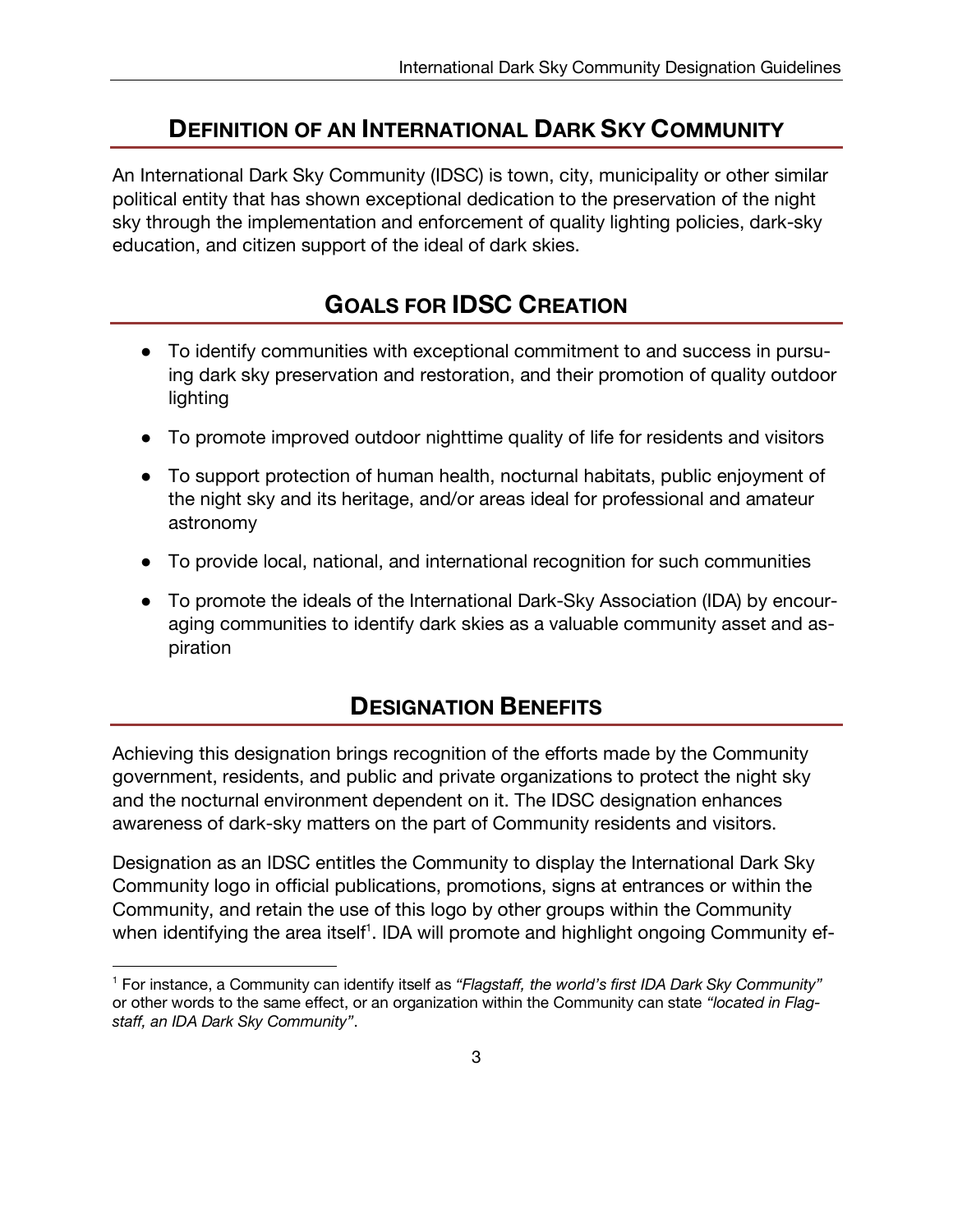forts to protect night skies, and will maintain pages identifying and describing all IDSCs on its website.

#### **ELIGIBILITY**

The Community must have some type of legal organization that is officially recognized by outside groups. This can be in the form of a town, city, municipality, or other legally organized community (such as urban neighborhoods and subdivisions), but need not be an incorporated entity. Unincorporated or otherwise informally organized communities are eligible for IDSC status if their governing jurisdictions enact public policy consistent with the requirements of "Minimum Requirements For All Communities" (below) that are legally binding in at least the territory of the Community.

## **MINIMUM REQUIREMENTS FOR ALL COMMUNITIES**

- 1) A quality comprehensive lighting policy like the IDA/IES Model Lighting Ordinance<sup>2</sup> (MLO) that includes all of the following minimum standards for permanent lighting installations<sup>3,4</sup>:
	- A) Full shielding<sup>5</sup> of all lighting fixtures over 1000 initial lamp lumens<sup>6</sup>
	- B) A limit on the emission of short-wavelength light through one of the following restrictions:
		- i) The correlated color temperature (CCT) of lamps must not exceed 3000 Kelvins; **OR**

<sup>5</sup> "Fully shielded" is defined as a light source screened and its light directed in such a way that none is emitted above the horizontal plane passing through its lowest light-emitting part.

 $\overline{a}$ <sup>2</sup> http://www.darksky.org/our-work/public-policy/mlo/

<sup>&</sup>lt;sup>3</sup> More information on developing a lighting policy may be found on the IDA website.

<sup>4</sup> Lighting required by law under the authority of any legal jurisdiction higher than that of the Community may be formally exempted from the requirements of this section.

 $6$  "Initial lamp lumens" is defined as the number of lumens of light emitted by a lamp when new and not counting any depreciation of output due to the age of the lamp. This information can be found in manufacturer data sheets.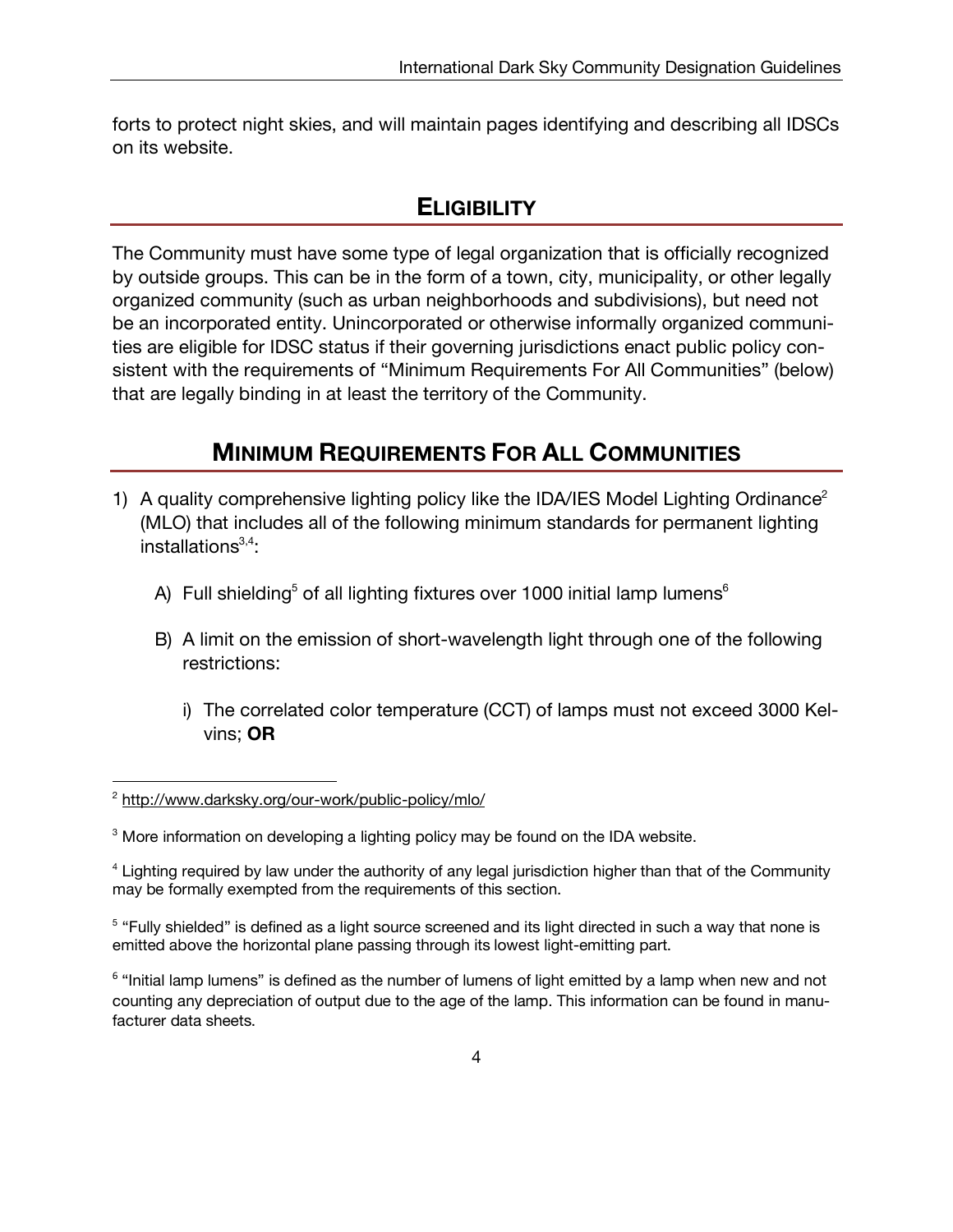- ii) Allowed lighting must not emit more than 25% of its total spectral power at wavelengths < 550 nanometers; **OR**
- iii) The scotopic-to-photopic (S/P) ratio of allowed lighting must not exceed 1.3
- C) A restriction on the total amount of unshielded lighting, such as a limit on lumens per net acre or a total site lumen allowance in unshielded fixtures (or equivalent wattages)
- D) A policy to address over-lighting, such as lumens per net acre caps (irrespective of shielding state) or maximum illuminance specifications
- E) Regulations of new installations of publicly-owned outdoor lighting:
	- i) A provision that clearly indicates where, when, and under what circumstances new publicly owned outdoor lighting, including street lighting, is warranted and will be permitted; **AND**
	- ii) A provision that requires that adaptive controls<sup>7</sup> and/or curfews<sup>8</sup> be employed in all future installations of public outdoor lighting
- F) Restrictions on the installation and operation of illuminated signs<sup>9</sup>:
	- i) Luminance levels for operation between sunset and sunrise shall not exceed 100 nits (100 candelas per square meter) as measured under conditions of a full white display; **AND**
	- ii) Sign illumination shall be extinguished completely one (1) hour after sunset, and remain off until one (1) hour before sunrise; **AND**

 $7$  "Adaptive controls" is defined as devices such as timers, motion-sensors, and light-sensitive switches used to actively regulate the emission of light from light fixtures.

<sup>&</sup>lt;sup>8</sup> "Curfew" is defined as a period of time at night during which lighting must be significantly dimmed in output or extinguished in accordance with an expected decrease in human presence.

<sup>&</sup>lt;sup>9</sup> "Illuminated sign" is defined as any informational or advertising sign that is illuminated by either internal or external means. Descriptive terms are adjusted here accordingly according to the type of illumination.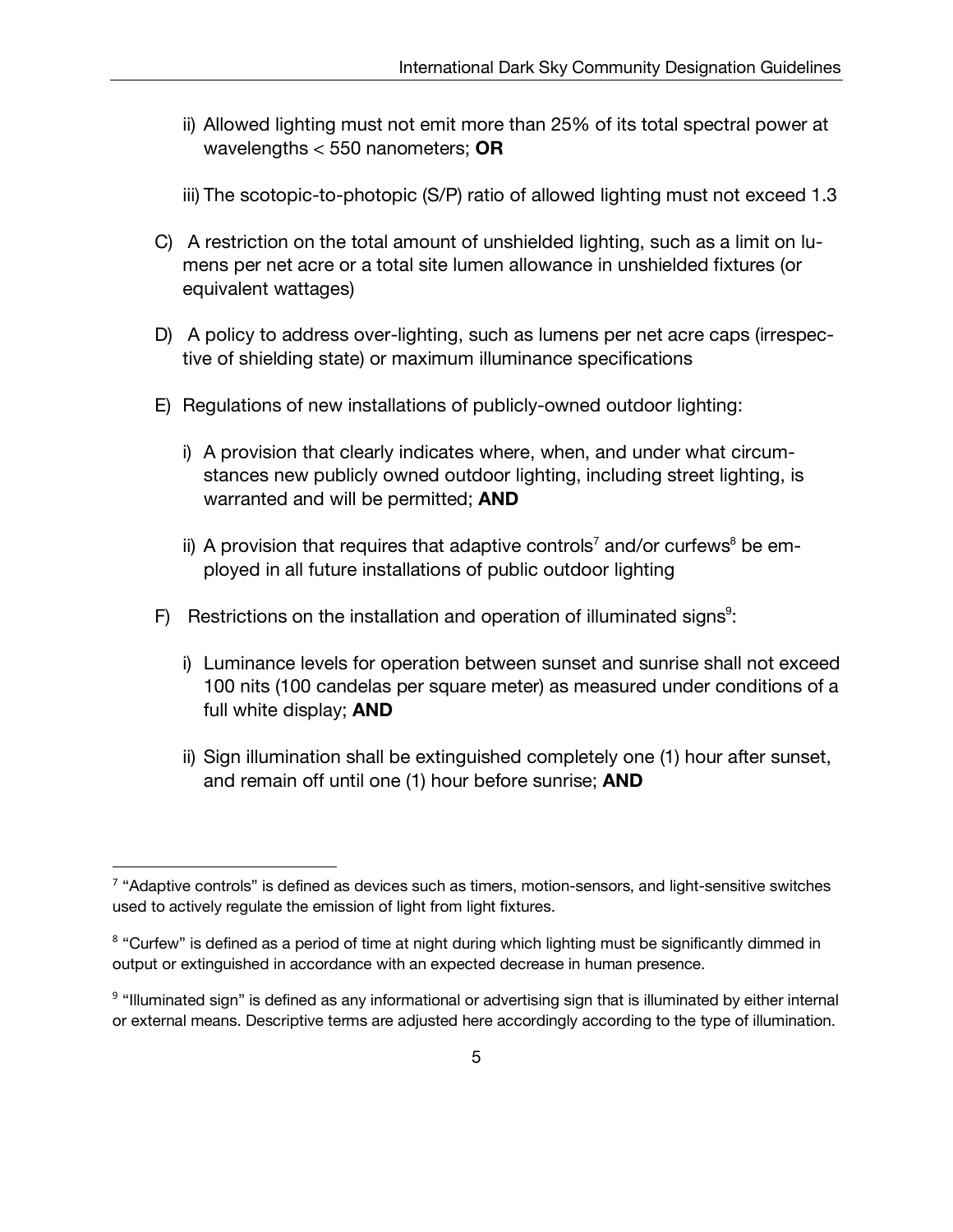- iii) The luminous/illuminated surface area of an individual sign shall not exceed 200 square feet (18.6 square meters)
- G) Outdoor recreational and/or athletic field lighting may be exempted from the strict shielding and short-wavelength emission requirements above provided that all of the following conditions are met:
	- i) Illuminating Engineering Society (IES) lighting guidelines (RP-6) are followed according to the appropriate class of play
	- ii) Field lighting is provided exclusively for illumination of the surface of play and viewing stands, and not for any other applications
	- iii) Illuminance levels must be adjustable based on the task (e.g., active play vs. field maintenance)
	- iv)Off-site impacts of the lighting will be limited to the greatest practical extent possible
	- v) A strict curfew requirement (e.g., lights must be extinguished by 10pm/2200h or one hour after the end of play, whichever is later) is observed
	- vi)Timers must be installed to prevent lights being left on accidentally overnight by automatically extinguishing them
- H) Affects an amortization period, applicable to **ALL** publicly **AND** privately owned lighting, to end not more than ten (10) years from the effective date of the outdoor lighting policy, after which all non-conforming lighting extant at the time of enactment must be brought into compliance with the policy.
- 2) Community commitment to dark skies and quality lighting as shown by:
	- A) City owned lighting conforming with, or committed to conforming with, the lighting policy (if the latter, a detailed plan with a timeline for completion in no more than five (5) years), **AND**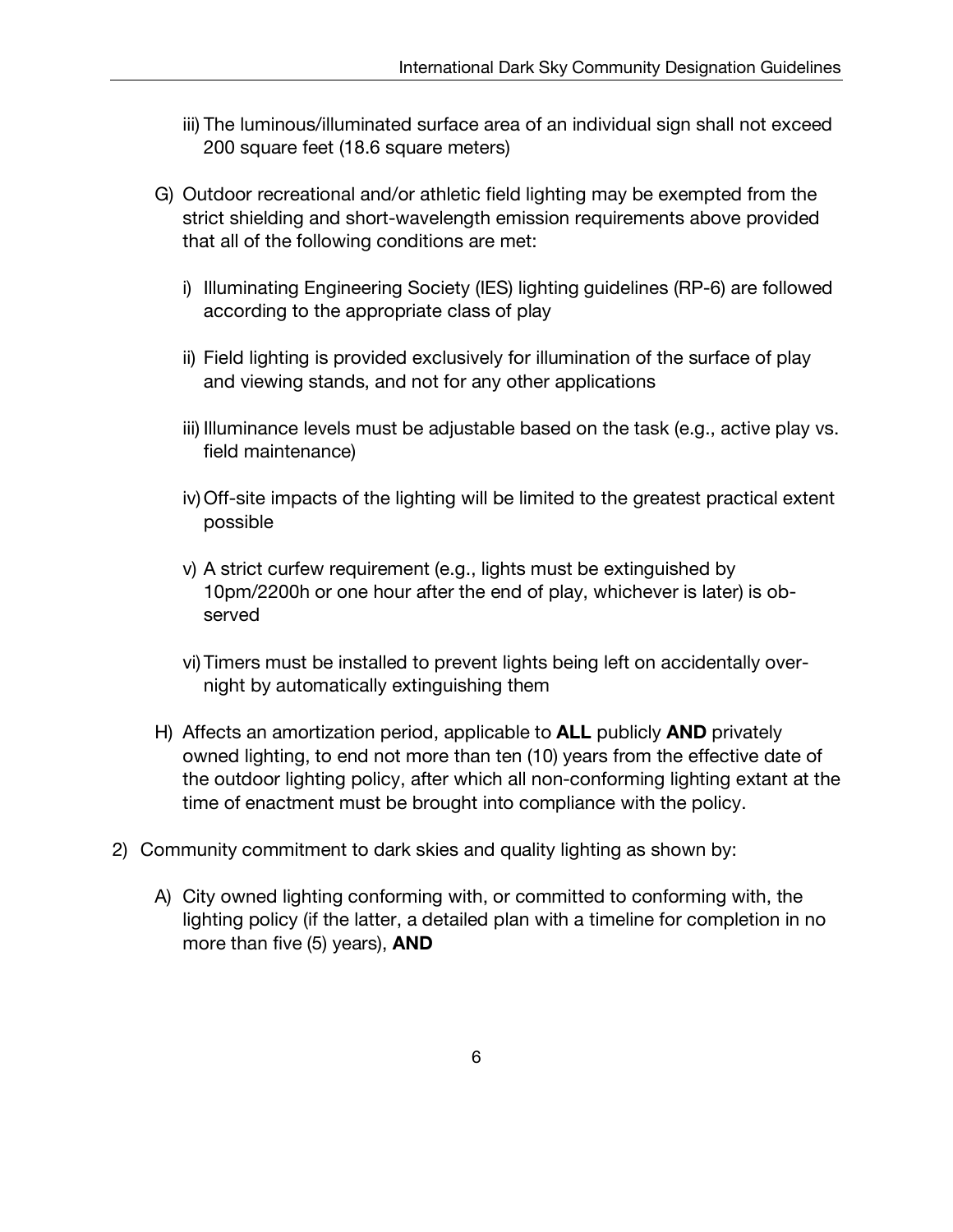- B) Municipal support of dark skies and quality lighting as demonstrated by city publications, flyers, public service announcements, funding of lighting upgrades, etc.
- 3) Broad support for dark skies from a wide range of community organizations such as chambers of commerce, local electrical utilities, IDA chapters, lighting retailers, homeowners associations, and others.
- 4) Community commitment to dark skies and education as shown by at least one of the following:
	- A) Planning and execution of at least two (2) community dark sky awareness events<sup>10</sup> per year. This may be organized through a local astronomy club, municipality, school, etc.
	- B) Inclusion of dark sky awareness documents (IDA brochures or Communitycreated brochures) with other Community informational documents for residents and visitors.
	- C) Inclusion of dark sky education in Community schools and curriculum.
- 5) Success in light pollution control as demonstrated by at least one of the following:
	- A) Examples of a number of construction projects appropriate to the Community population and amount of new construction and renovation activity, built under the lighting policy and demonstrating its effective application
	- B) Alternative evidence of success in light pollution control, to be discussed with the International Dark Sky Places Program Manager for compliance.
- 6) A sky brightness measurement program must be established and maintained either by the Community or by a public or private entity (e.g., university, research center, IDA chapter, astronomy club, etc.) to follow the evolution of light pollution in the IDSC. Applicants are encouraged, but not required, to submit their measurements

 $10$  Note that astronomy education events such as star parties do NOT qualify as "community dark sky awareness events" unless the presentation explicitly includes a message relating to dark skies and outdoor lighting.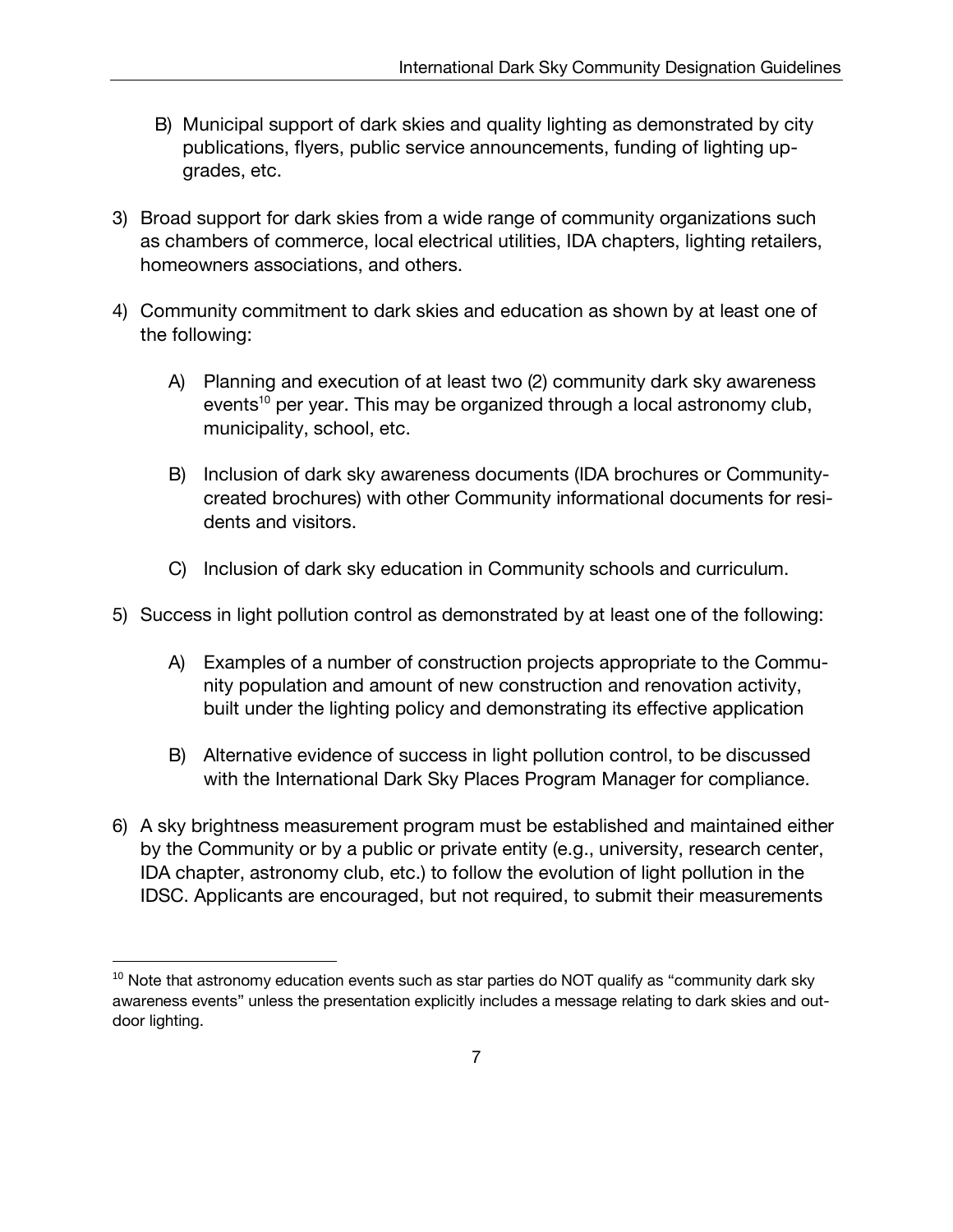to the citizen science projects such as My Sky At Night (myskyatnight.com) and Globe At Night (globeatnight.org).

7) Once established, the Community must erect and maintain appropriate signage indicating the International Dark Sky Community designation along a roadway entrance, along a footpath entrance if no roadway exists, a public gathering place such as a square or common, or at a municipal government center such as a city or town hall. If approved by IDA, language as an alternative to "International Dark Sky Community" may appear on the signage and in Community communications regarding the IDSC status. Once the sign is erected, a photograph documenting it must be taken and sent to IDA along with a description of its location.

## **PROVISIONAL STATUS**

In some cases, a Community interested in the program may lack all of the resources required to achieve a designation outright. If resource unavailability otherwise hinders the progress of a Community's application, that Community may apply for and be granted Provisional status at the discretion of the IDA Board of Directors. Provisional status recognizes the Community's ongoing work to become an International Dark Sky Community and is intended as a leverage point to successfully enable actions such as lighting upgrades/retrofits.

Provisional status expires after three (3) years. At any time before the end of this period, a Community may reapply for full status. Material submitted for the removal of Provisional status may be an addendum to the initial application as long as the material includes a current assessment of the goals, outreach efforts, and lighting policy listed in the original application and clearly demonstrates that any program requirements left unmet at receipt of the Provisional status have been satisfied.

To be considered for Provisional status, send a nomination package to IDA that includes all of the following information:

- 1) Documented intent to create and support an IDA Dark Sky Community
- 2) An enacted and legally effective outdoor lighting policy, and summary of outreach efforts to date
- 3) A description of the circumstances that currently prevent the Community from meeting the minimum Dark Sky Community requirements
- 4) An action plan describing steps the aspiring Community will take to meet all program requirements in the specified Provisional status period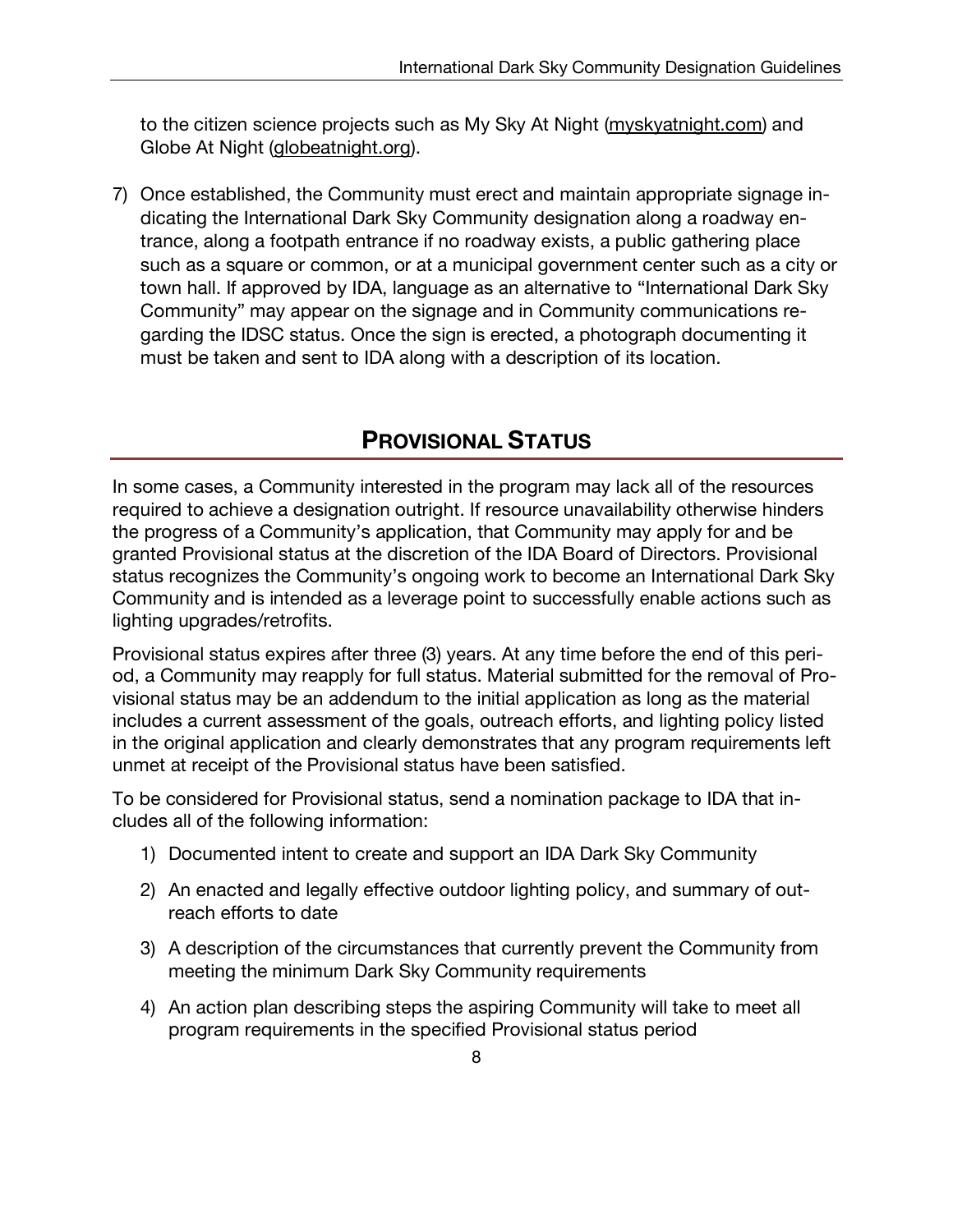#### **IDSC APPLICATION PROCESS**

#### NOMINATION

The nomination may be initiated by an IDA qualified nominator<sup>11</sup> who has personally reviewed a Community's outdoor lighting and commitment to night sky preservation. Nominators are encouraged to correspond with IDA staff and the Community throughout this process. In addition, the application must include evidence, such as in the form of a letter of support, from the Community government (mayor, council, etc.) consenting to the nomination for IDSC status.

#### STEPS FOR APPLICANT

- 1. Make initial contact with IDA by phone or email to discuss the process and receive recommendations, followed by continued communications to update IDA staff on progress and receive continued assistance.
- 2. Designate a formal point of contact (POC) person, such as a project manager, and provide their telephone number, address and email address to IDA staff. Before and after designation, any changes to this POC, or their information, must be communicated to IDA immediately in order to ensure accurate communication at all times.
- 3. Obtain a letter of nomination from a qualified IDA member nominator, as well as a supporting letter from elected representatives of the Community, such as the mayor and/or council of a municipality. Solicit additional letters of support from Community organizations, clubs, groups, universities, etc.
- 4. Upon completion, send the application to IDA staff for review of the document at least one month before the chosen submission deadline date. IDA staff will confirm that the application is complete and ready for submission or return it with suggestions for improvements.
- 5. Submit the final application packet electronically in PDF and/or Microsoft Word (.doc) format to IDA staff for formal review. Submit in plenty of time for IDA staff

 $\overline{a}$ 

<sup>&</sup>lt;sup>11</sup> An "IDA qualified nominator" is defined here as an individual or organization holding an IDA membership in good standing at the time that the IDSC application is submitted. The Community itself may join IDA as an organizational member and self-nominate.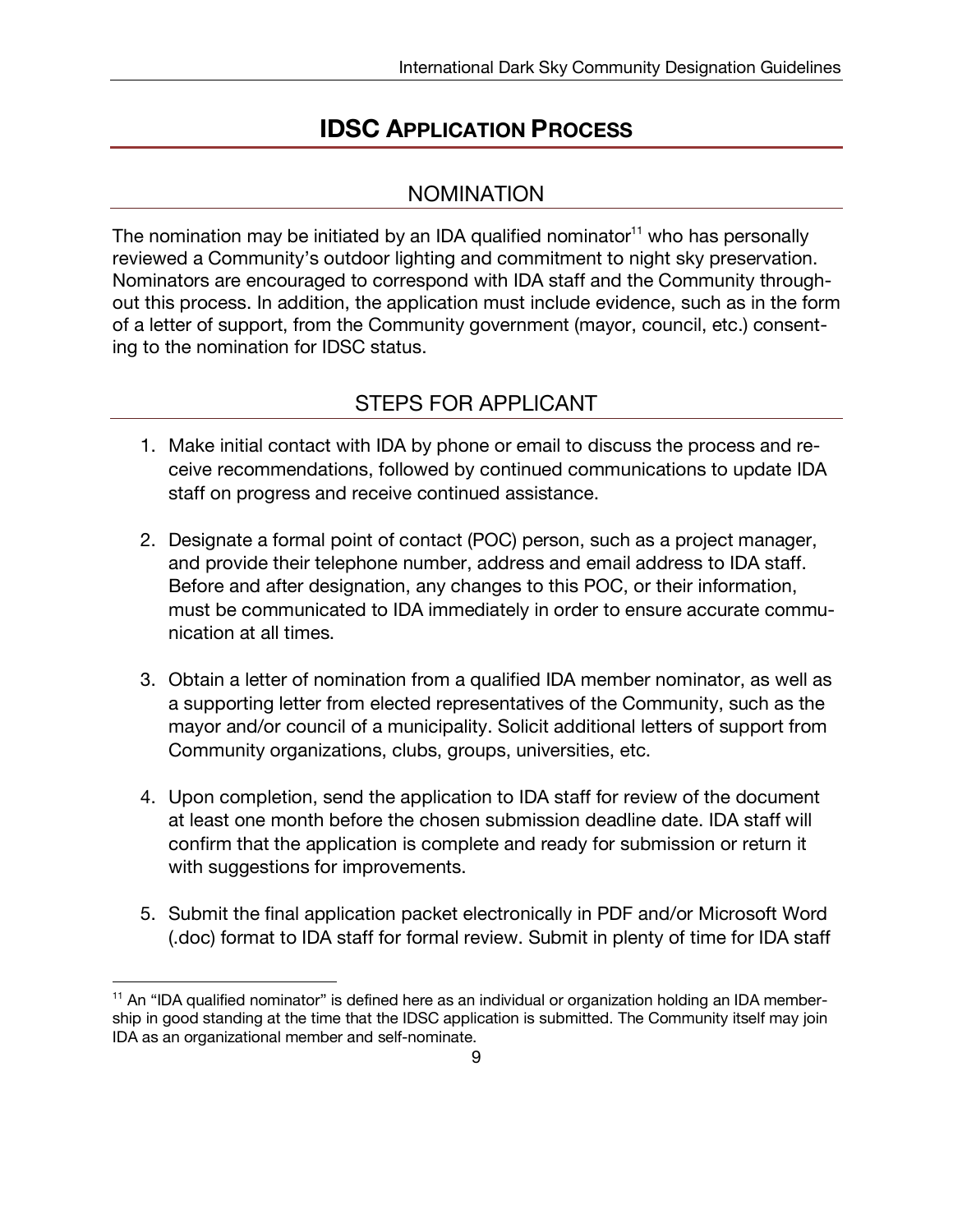to review and prepare your application to make the bi-monthly deadline that you prefer, as found on the IDA website. Requests to rush applications will **NOT** be honored; planning ahead is essential if the Community wishes to meet a specific deadline.

#### TO BE INCLUDED IN IDSC APPLICATION PACKAGE

- 1. Map of the Community clearly indicating its legal boundaries, and basic factual information about the Community
- 2. Letter of nomination support by IDA qualified nominator and elected representatives of the Community such as the mayor and/or council
- 3. The Community's lighting policy, meeting the minimum requirements as stated in the "Minimum Requirements For All Communities" section
- 4. Documentation of examples of Community commitment and construction/renovation projects demonstrating effective application of the lighting policy
- 5. Proposed alternative wording for a IDSC (e.g. Dark Sky Village, Starry Sky City, etc.), if desired, with a justification for the request

### **IDA REVIEW PROCESS**

Six (6) application submission deadlines occur in each calendar year, commencing in January and continuing every other month. Before the Community's final application is submitted, it is highly recommended that the Community be in regular communication with the International Dark Sky Places Program Manager to perfect the application by the next application deadline.

The International Dark Sky Places Manager will forward applications to the IDA Dark Sky Places Committee (DSPC) for review. DSPC review lags the submission dates by one two-month cycle. The total elapsed time between deadline and final IDSC designation approval is approximately ten (10) weeks.

Endorsement of applications by the DSPC is by a 2/3 supermajority vote; otherwise, the DSPC will return applications with reasons for denial of an endorsement and specific recommendations for improvement. If endorsed, the applicants will be notified and the International Dark Sky Places Program Manager will present the application to the IDA Board of Directors (BOD) for final review and approval. A ten (10)-calendar-day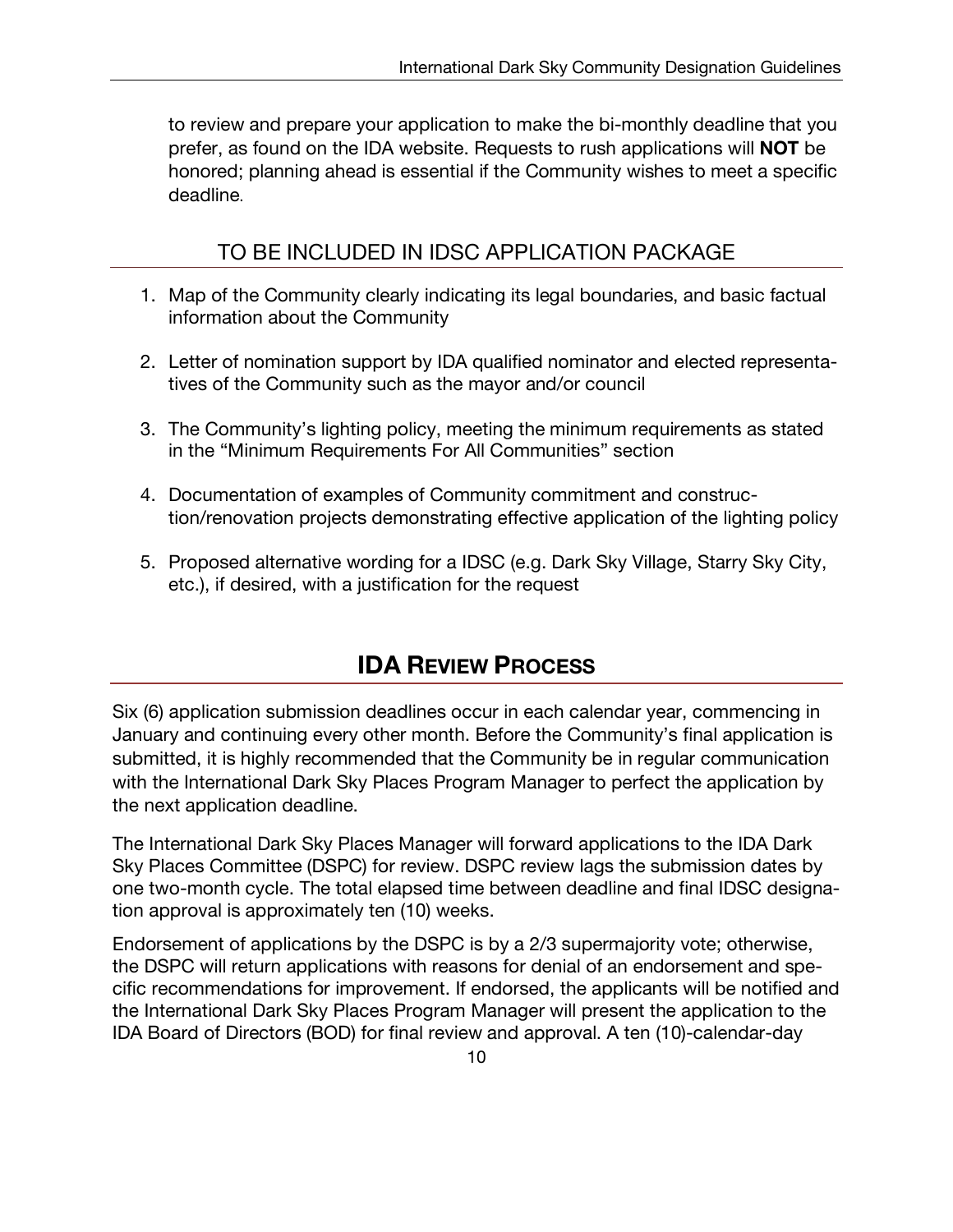waiting period then commences during which the Board of Directors has the right to deny IDSC status should it determine that any problems with the application exist.

If the BOD registers no objection within the ten-calendar-day waiting period, the IDSC designation is considered immediately awarded by IDA. The Community has the right to choose when the designation is made public, but it must organize the announcement to be made at the same time as the IDA public notice unless otherwise agreed by both parties. Along with the announcement notice, IDA will publish the Community's application on its website; by submitting the application, the Community acknowledges in advance that the application will be made publicly available. If an application is denied final approval by the IDA BOD, a letter will be sent to the applicant outlining elements of the application that need improvement along with specific recommendations for ways to remedy any problems the BOD identifies. Applications may be resubmitted for future consideration after remediation is complete. Resubmitted applications will be considered without prejudice.

IDA realizes that certain circumstances surrounding an IDSC application may cause some potential authors of letters of support (or opposition) to feel uneasy about publicly declaring their opinions about the IDA designation. In the interest of providing the DSPC with as full a picture of Community sentiment about applications as possible, certain letters may be suppressed from online publication if it is felt that making the letters publicly available will subject their authors to retaliation or harassment. A prospective IDSC seeking this protection for letter-writers must make a formal written request. The International Dark Sky Places Program Manager must approve suppression of publication of any part of an application. Note that suppression of online publication does not prevent either the DSPC or the IDA BOD from reading all submitted letters.

## **POST-DESIGNATION REVIEW AND MAINTENANCE**

**The IDSC designation is not awarded in perpetuity**. Rather, it is subject to regular review by IDA and possible revocation if the minimum program requirements are not maintained. More details may be found in the "Reassessment of IDSC designation" section below.

To ensure that Communities remain exemplary in their protection and restoration of natural nighttime darkness, IDA will periodically reevaluate each site in the International Dark Sky Places Program. This is done to confirm that the Community continues to meet the minimum requirements and is making adequate progress toward LMP compliance goals outlined in this document.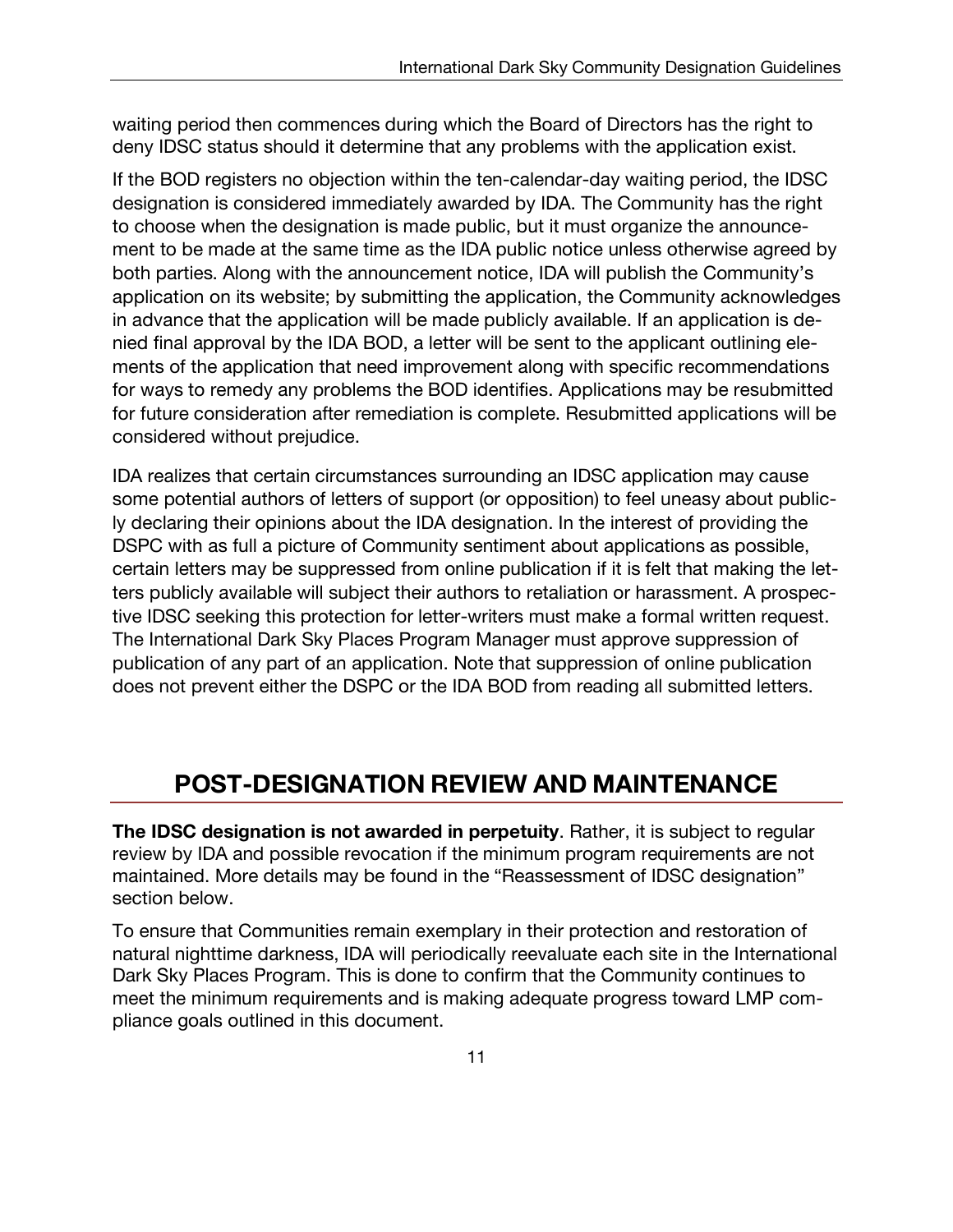Each designated IDSC must submit to IDA a written report of its activities related to the maintenance of its designation on or before 1 October of each calendar year. The report is a short (typically less than ten-page) synopsis of the Community's activities and initiatives during the intervening year<sup>12</sup>. The report should include dates and brief descriptions of any interpretive events, lighting retrofit projects, outreach efforts, etc. Samples of printed materials and press articles should also be included, if available.

Annual reports should not be burdensome to produce, as they are intended as a compilation of information accumulated throughout the year. Annual reports and supporting documentation must be submitted electronically to the International Dark Sky Places Program Manager in either PDF or Microsoft Word format. If the annual report is not received by IDA in a timely fashion, IDA may suspend the site's IDSC status until the annual reporting requirement has been met (see the following section). On or about 1 August and 1 September of each year, the International Dark Sky Places Program Manager will remind local contacts at each IDSC of the pending 1 October annual report submission deadline.

A designated IDSC is exempt from the annual reporting requirement in the calendar year in which the IDA designation was awarded. If the designation is received after 1 October of a given calendar year, the IDSC's first annual report to IDA will be due on 1 October of the following calendar year.

#### **REASSESSMENT OF IDSC DESIGNATIONS**

From time to time, IDA receives comments from visitors to Communities that raise concerns about the veracity and timeliness of information provided to IDA by site administrators. IDA may, at its discretion, investigate claims in which it is alleged that IDSCs are not adhering to commitments made to IDA and to the public in their applications to the Program. This section details the IDA procedure for carrying out such investigations, and the rights of IDSCs in such matters.

An allegation of impropriety concerning any of the elements of participation in the Program outlined in this document is subject to IDA investigation and potential remedial action including temporary suspension and/or permanent revocation of the IDSC designation. IDA staff shall perform due diligence in gathering facts concerning such allegations it deems credible, and will prepare a report of its findings for consideration by the DSPC. The DSPC commits to weighing the evidence fairly and impartially, and to

 $12$  Examples of acceptable annual reports are available on the individual IDSC pages on the IDA website.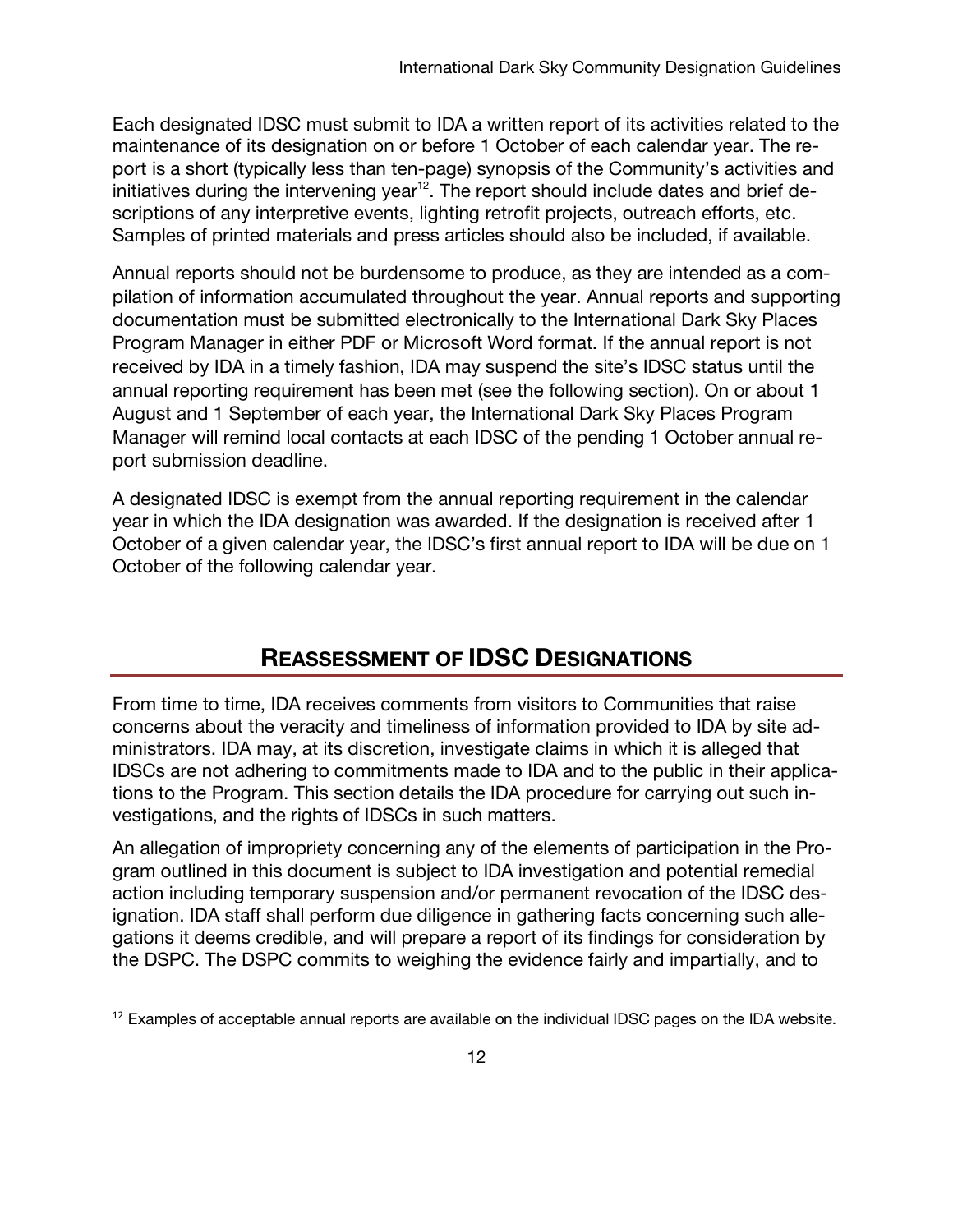seek to resolve disputes whenever possible through dialog. A Community subject to an investigation shall be notified in a timely manner and solicited for evidence contrary to the specifics of the allegation at hand. The Community will be given an opportunity to correct any deficiencies with regard to the Program guidelines established by the IDA investigation within a reasonable time period to be prescribed by the DSPC.

Failure to achieve consensus through these means risks a DSPC recommendation for suspension or revocation of the IDSC designation. If made, such a recommendation will be forwarded to the IDA Board of Directors for formal ratification before coming into force. The Board's decision on any disciplinary matters involving an IDSC shall be considered definitive and binding.

Any IDSC so investigated has the right to review the allegations against it and all factual information collected by IDA pertinent to the allegations.

#### REINSTATEMENT FOLLOWING SUSPENSION

If the DSPC recommends a suspension of a Community's IDSC designation and the Board ratifies the suspension, the Community administration shall be immediately notified. The status of a suspended IDSC shall be changed to "Provisional" in all IDA communications until the designation is reinstated or revoked; however, the process of obtaining reinstatement of a designation is not the same as that outlined in the "Provisional Status" section of these guidelines.

To obtain reinstatement of a suspended designation, the IDSC must provide evidence to the DSPC's satisfaction that the specific issues identified by the DSPC as grounds for the suspension have been corrected and that all Program guidelines are once again met. The DSPC will consider the evidence presented by the IDSC and render a judgment to either:

- Accept the reinstatement petition, **OR**
- Reject the petition and recommend revocation, **OR**
- Return the petition with further instructions and a defined deadline for a IDSC response.

#### **REVOCATION**

A suspension left unresolved after one (1) year from the date of the Board's assent to the suspension automatically becomes a permanent revocation. Revocation entails removal of the IDSC from IDA's roll of approved International Dark Sky Places, and from mention on the IDA website and in member and external communications. IDA reserves the right to take legal action against any former IDSC whose designation is duly revoked but continues to use the IDA name/logo in advertising, communications,